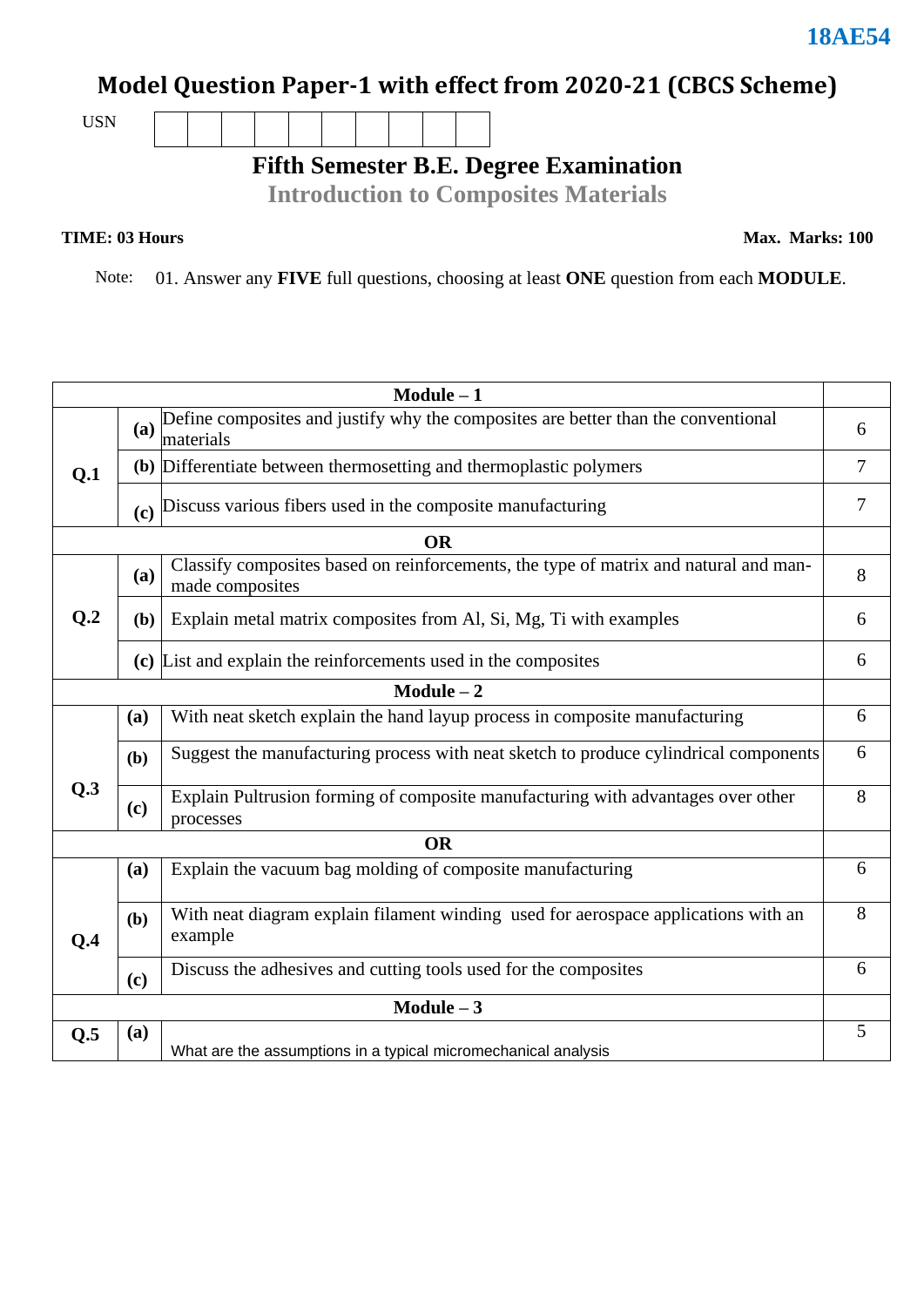# **18AE54**

|           | Derive the equation for elastic modulus of a composite laminate.<br>(b) |                                                                                                                                                                                                                                                                                                        |    |  |  |  |
|-----------|-------------------------------------------------------------------------|--------------------------------------------------------------------------------------------------------------------------------------------------------------------------------------------------------------------------------------------------------------------------------------------------------|----|--|--|--|
|           | (c)                                                                     | Calculate the modulus of elasticity of a composite material consisting of 60% by<br>volume of continuous E-glass fiber and 40% epoxy resin for the matrix when stressed<br>under iso-stress conditions. The modulus of elasticity of the E glass is 72.4 GPa and<br>that of the epoxy resin is 3.1 GPa | 8  |  |  |  |
|           |                                                                         | <b>OR</b>                                                                                                                                                                                                                                                                                              |    |  |  |  |
| Q.6       | (a)                                                                     | Define volume and mass fractions for fibre and matrix and derive expressions for them                                                                                                                                                                                                                  | 7  |  |  |  |
|           | (b)                                                                     | What are the assumptions made in macro mechanics                                                                                                                                                                                                                                                       |    |  |  |  |
|           | (c)                                                                     | Using strength of materials approach, derive expressions for effective axial modulus,<br>Poisson's ratio and transverse modulus                                                                                                                                                                        |    |  |  |  |
|           |                                                                         | $Module - 4$                                                                                                                                                                                                                                                                                           |    |  |  |  |
|           | (a)                                                                     | Define composite failure and discuss the modes of failure in composites                                                                                                                                                                                                                                |    |  |  |  |
|           | (b)                                                                     | Explain maximum stress and maximum strain failure theories used in the composites                                                                                                                                                                                                                      | 8  |  |  |  |
| Q.7       | (c)                                                                     | What are the merits and demerits of Tsai-hill failure theory?                                                                                                                                                                                                                                          | 6  |  |  |  |
| <b>OR</b> |                                                                         |                                                                                                                                                                                                                                                                                                        |    |  |  |  |
| Q.8       | (a)                                                                     | Explain the basic assumptions in the classical laminate plate theory                                                                                                                                                                                                                                   | 5  |  |  |  |
|           | (b)                                                                     | Derive the expressions for [A], [B] and [D] matrices for laminate                                                                                                                                                                                                                                      | 15 |  |  |  |
|           |                                                                         | $Module - 5$                                                                                                                                                                                                                                                                                           |    |  |  |  |
|           | (a)                                                                     | Suggest the experimental setup to test composite for tension and shear properties                                                                                                                                                                                                                      | 10 |  |  |  |
| Q.9       | (b)                                                                     | Discuss various NDT used for the composites                                                                                                                                                                                                                                                            | 10 |  |  |  |
| <b>OR</b> |                                                                         |                                                                                                                                                                                                                                                                                                        |    |  |  |  |
|           | (a)                                                                     | Explain ultrasonic testing of composites mentioning its merits                                                                                                                                                                                                                                         | 6  |  |  |  |
| Q.10      | (b)                                                                     | Discuss the applications of composites from day to day requirements to the advance<br>applications in space with examples.                                                                                                                                                                             | 14 |  |  |  |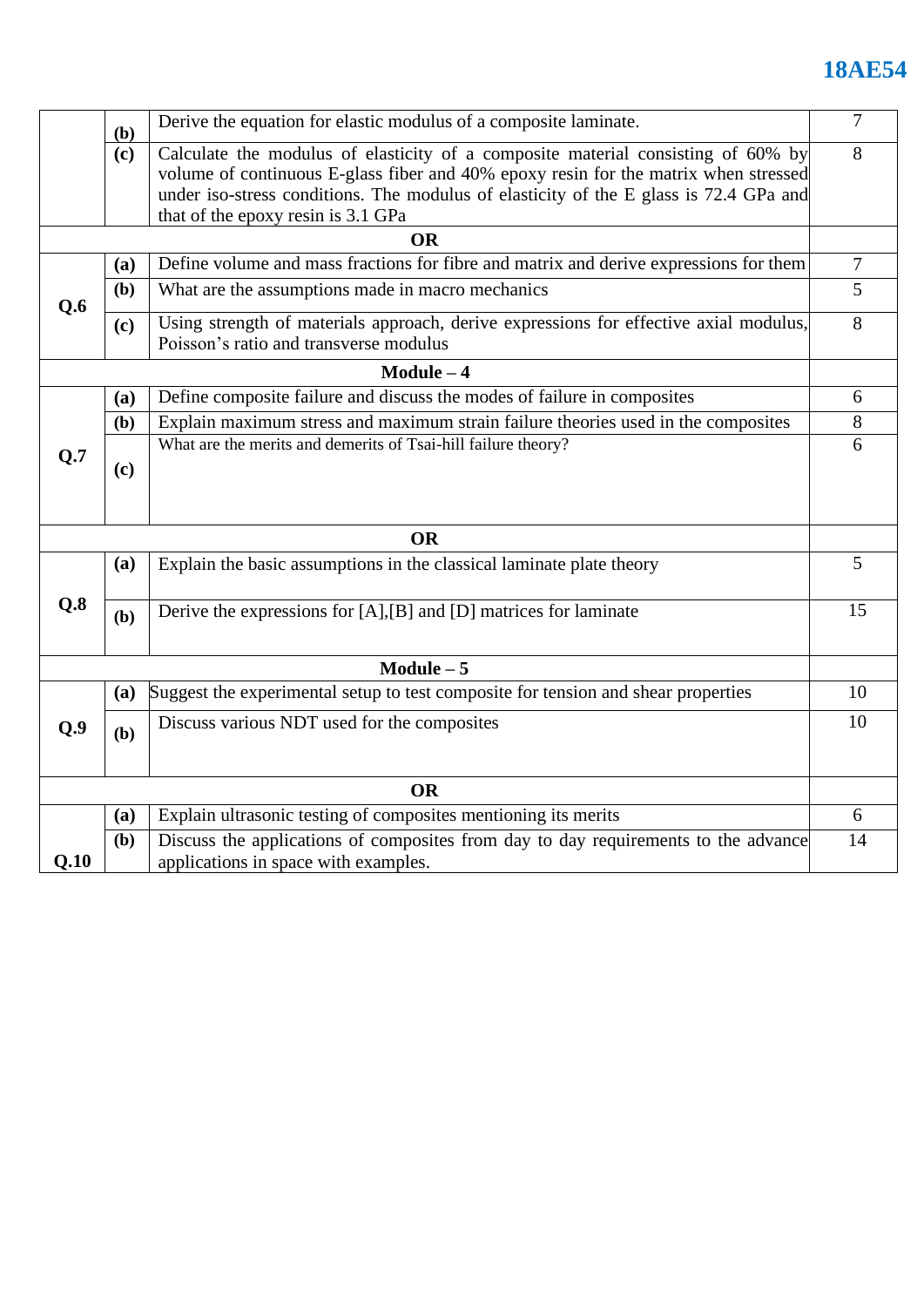| Table showing the Bloom's Taxonomy Level, Course Outcome and Programme |     |                                                              |                                              |                          |  |  |
|------------------------------------------------------------------------|-----|--------------------------------------------------------------|----------------------------------------------|--------------------------|--|--|
|                                                                        |     |                                                              | <b>Outcome</b>                               |                          |  |  |
| <b>Question</b>                                                        |     | <b>Bloom's Taxonomy Level</b><br>attached                    | Course<br>Outcome                            | <b>Programme Outcome</b> |  |  |
| Q.1                                                                    | (a) | L1                                                           | CO <sub>1</sub>                              | PO1                      |  |  |
|                                                                        | (b) | L2                                                           | CO <sub>1</sub>                              | PO <sub>2</sub>          |  |  |
|                                                                        | (c) | L <sub>3</sub>                                               | CO <sub>1</sub>                              | PO <sub>5</sub>          |  |  |
| Q.2                                                                    | (a) | L2                                                           | CO <sub>1</sub>                              | PO <sub>6</sub>          |  |  |
|                                                                        | (b) | L <sub>3</sub>                                               | CO1                                          | PO <sub>5</sub>          |  |  |
|                                                                        | (c) | L1                                                           | CO <sub>1</sub>                              | PO <sub>4</sub>          |  |  |
| Q.3                                                                    | (a) | L1                                                           | CO <sub>2</sub>                              | PO <sub>3</sub>          |  |  |
|                                                                        | (b) | L2                                                           | CO <sub>2</sub>                              | PO <sub>5</sub>          |  |  |
|                                                                        | (c) | L <sub>3</sub>                                               | CO <sub>2</sub>                              | PO <sub>3</sub>          |  |  |
| Q.4                                                                    | (a) | L1                                                           | CO <sub>2</sub>                              | PO <sub>1</sub>          |  |  |
|                                                                        | (b) | L2                                                           | CO <sub>2</sub>                              | PO <sub>2</sub>          |  |  |
|                                                                        | (c) | L1                                                           | CO <sub>2</sub>                              | PO <sub>5</sub>          |  |  |
| Q.5                                                                    | (a) | L1                                                           | CO <sub>3</sub>                              | PO <sub>6</sub>          |  |  |
|                                                                        | (b) | L2                                                           | CO <sub>3</sub>                              | PO <sub>5</sub>          |  |  |
|                                                                        | (c) | L <sub>3</sub>                                               | CO <sub>3</sub>                              | PO <sub>4</sub>          |  |  |
| Q.6                                                                    | (a) | L2                                                           | CO <sub>3</sub>                              | PO <sub>3</sub>          |  |  |
|                                                                        | (b) | L1                                                           | CO <sub>3</sub>                              | PO <sub>5</sub>          |  |  |
|                                                                        | (c) | L <sub>3</sub>                                               | CO <sub>3</sub>                              | PO <sub>3</sub>          |  |  |
| Q.7                                                                    | (a) | L2                                                           | CO <sub>3</sub>                              | PO <sub>3</sub>          |  |  |
|                                                                        | (b) | L <sub>3</sub>                                               | CO <sub>3</sub>                              | PO <sub>5</sub>          |  |  |
|                                                                        | (c) | L <sub>3</sub>                                               | CO <sub>3</sub>                              | PO <sub>3</sub>          |  |  |
| Q.8                                                                    | (a) | L2                                                           | CO <sub>3</sub>                              | PO <sub>5</sub>          |  |  |
|                                                                        | (b) | L <sub>3</sub>                                               | CO3                                          | PO3                      |  |  |
|                                                                        |     |                                                              |                                              |                          |  |  |
| Q.9                                                                    | (a) | L4                                                           | CO <sub>2</sub>                              | PO <sub>5</sub>          |  |  |
|                                                                        | (b) | L2                                                           | CO <sub>2</sub>                              | PO <sub>3</sub>          |  |  |
| Q.10                                                                   | (a) | L2                                                           | CO <sub>2</sub>                              | PO7                      |  |  |
|                                                                        | (b) | L4                                                           | CO <sub>2</sub>                              | PO <sub>3</sub>          |  |  |
|                                                                        |     |                                                              |                                              |                          |  |  |
|                                                                        |     |                                                              | Lower order thinking skills<br>Understanding |                          |  |  |
| Bloom's<br><b>Taxonomy</b><br><b>Levels</b>                            |     | Remembering(<br>knowledge): $L_1$                            | Applying (Application):<br>$L_3$             |                          |  |  |
|                                                                        |     | Comprehension): $L_2$<br><b>Higher order thinking skills</b> |                                              |                          |  |  |
|                                                                        |     | Analyzing (Analysis): L <sub>4</sub>                         | Creating (Synthesis): $L_6$                  |                          |  |  |
|                                                                        |     |                                                              |                                              |                          |  |  |

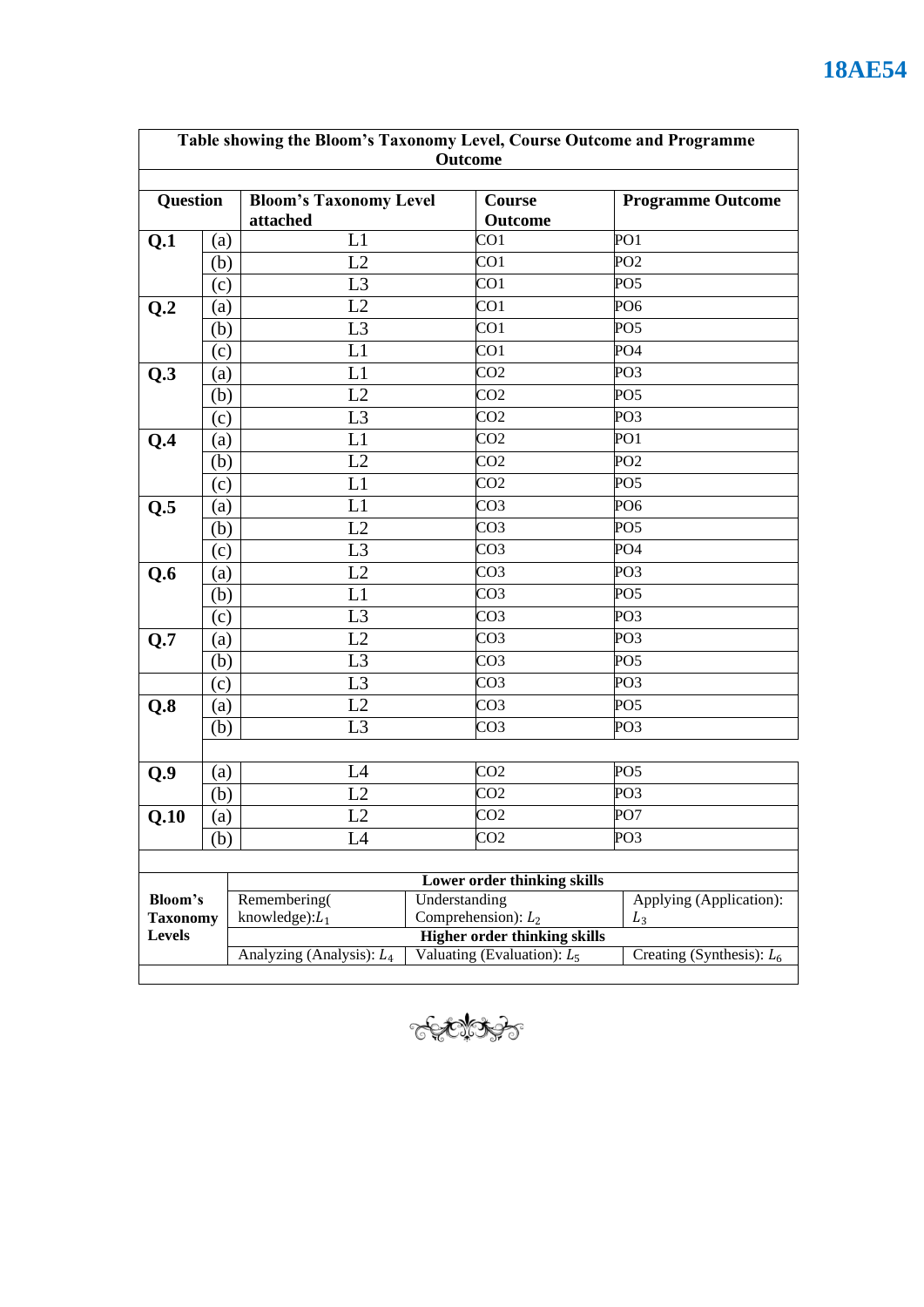### **Model Question Paper -1 with effect from 2020-21(CBCS Scheme)**

USN

#### **Fifth Semester B.E. Degree Examination INTRODUCTION TO COMPOSITE MATERIALS**

#### **TIME: 03 Hours**

**Max. Marks: 100**

Note: 01. Answer any **FIVE** full questions, choosing at least **ONE** question from each **MODULE**.

| $Module - 1$   |              |                                                                                                                                               |    |  |  |
|----------------|--------------|-----------------------------------------------------------------------------------------------------------------------------------------------|----|--|--|
|                | (a)          | Define a composite material and give the broad classification of it and explain                                                               | 10 |  |  |
| Q <sub>1</sub> | (b)          | Explain with neat sketch Stir casting and Squeeze casting process                                                                             |    |  |  |
| <b>OR</b>      |              |                                                                                                                                               |    |  |  |
| Q <sub>0</sub> | (a)          | Explain with a neat sketch solid state processing of MMC                                                                                      | 10 |  |  |
|                | ( <b>b</b> ) | Write a short note on processing of carbon-carbon composites and mention its<br>applications                                                  | 10 |  |  |
| $Module - 2$   |              |                                                                                                                                               |    |  |  |
| Q.3            | (a)          | Explain Vacuum Bagging process with neat sketch and mention its advantage,<br>disadvantage and application of the applications of the process | 10 |  |  |
|                | (b)          | With a neat labeled sketch explain the Autoclave process and mention its advantage,<br>disadvantage and applications                          | 10 |  |  |
|                |              | <b>OR</b>                                                                                                                                     |    |  |  |
| Q.4            | (a)          | What is Secondary Process.? Explain with a neat sketch Ultrasonic cutting and<br><b>Laser Beam Cutting process</b>                            | 10 |  |  |
|                | (b)          | With a neat sketch explain Injection Moulding process and mention its advantages,<br>disadvantages and applications                           |    |  |  |
| Module $-3$    |              |                                                                                                                                               |    |  |  |
| Q.5            | (a)          | Derive the equation for longitudinal young's modulus by using strength of materials<br>approach                                               | 10 |  |  |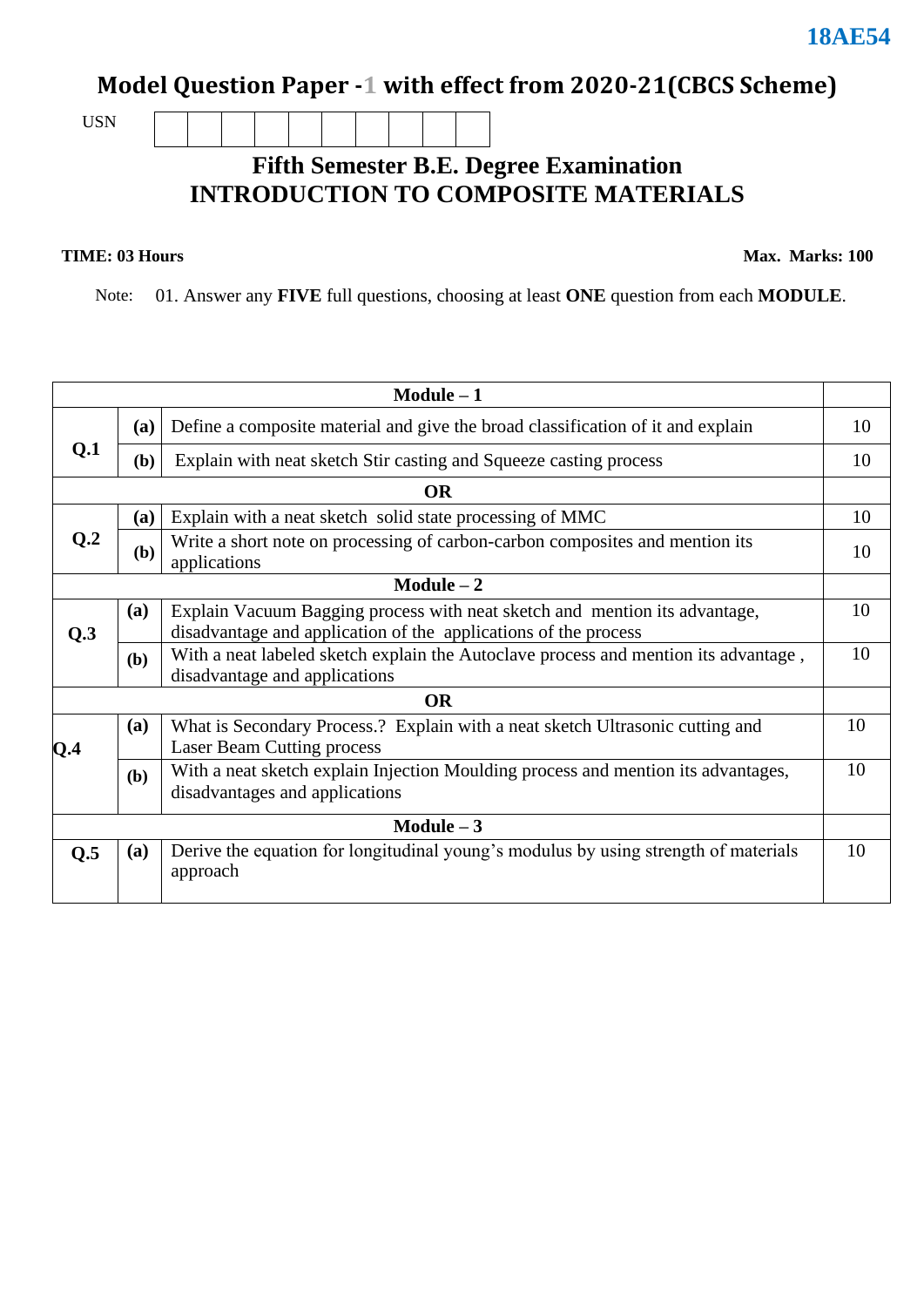### **18AE54**

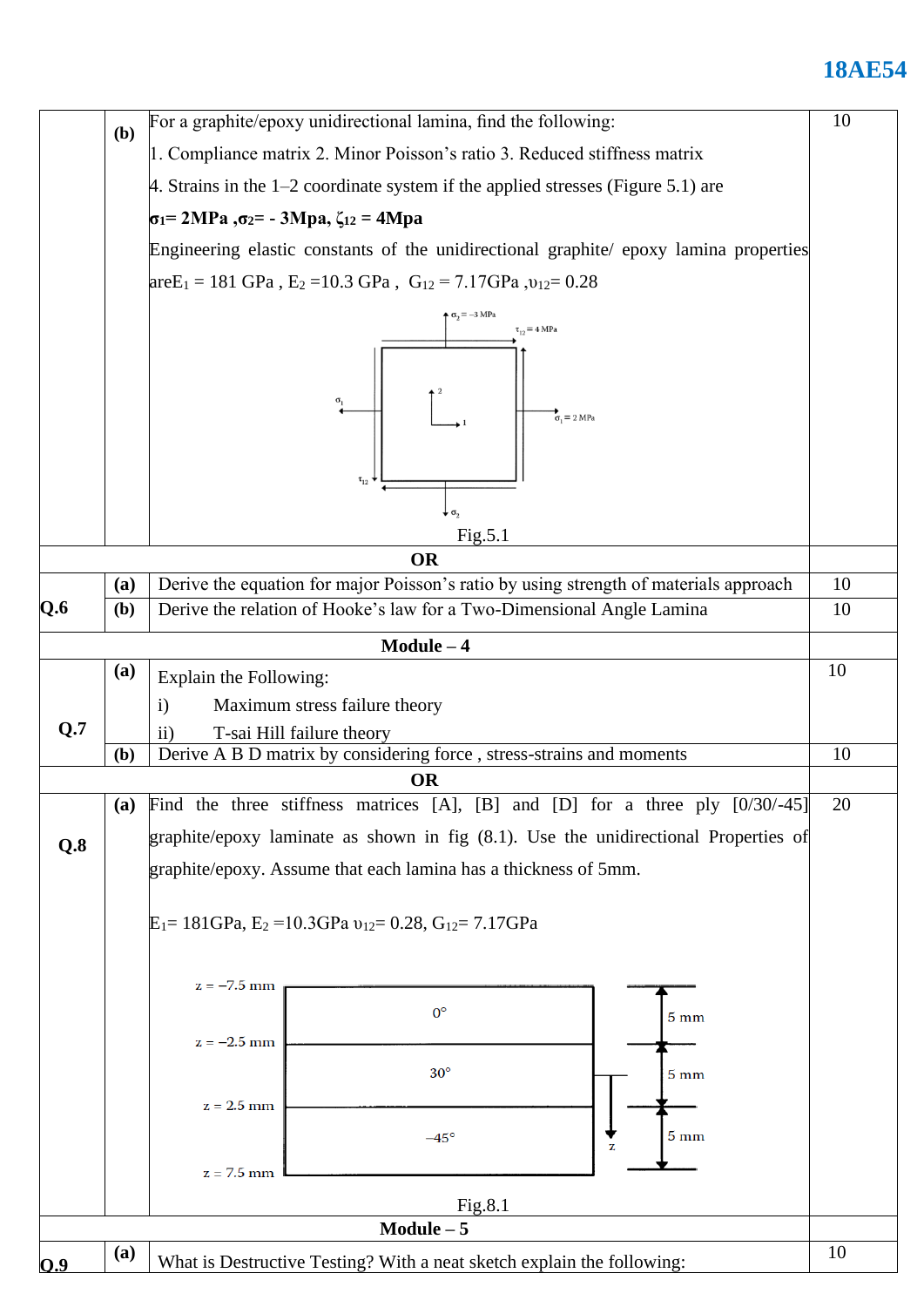# **18AE54**

|           |     | i)Hardness Test                                                          |    |
|-----------|-----|--------------------------------------------------------------------------|----|
|           |     | ii) Impact Test<br>iii)Tensile Test                                      |    |
|           | (b) | Write a note on Liquid Penetration Test and Magnetic Particle Test       | 10 |
| <b>OR</b> |     |                                                                          |    |
|           | (a) | Explain brief the application of composite materials in following fields | 20 |
| Q.10      |     | i)Aircraft                                                               |    |
|           |     | ii)Automobile                                                            |    |
|           |     | iii)Missiles                                                             |    |
|           |     | iv)Electrical and Electronics<br>v)Sports Equipment                      |    |
|           |     |                                                                          |    |